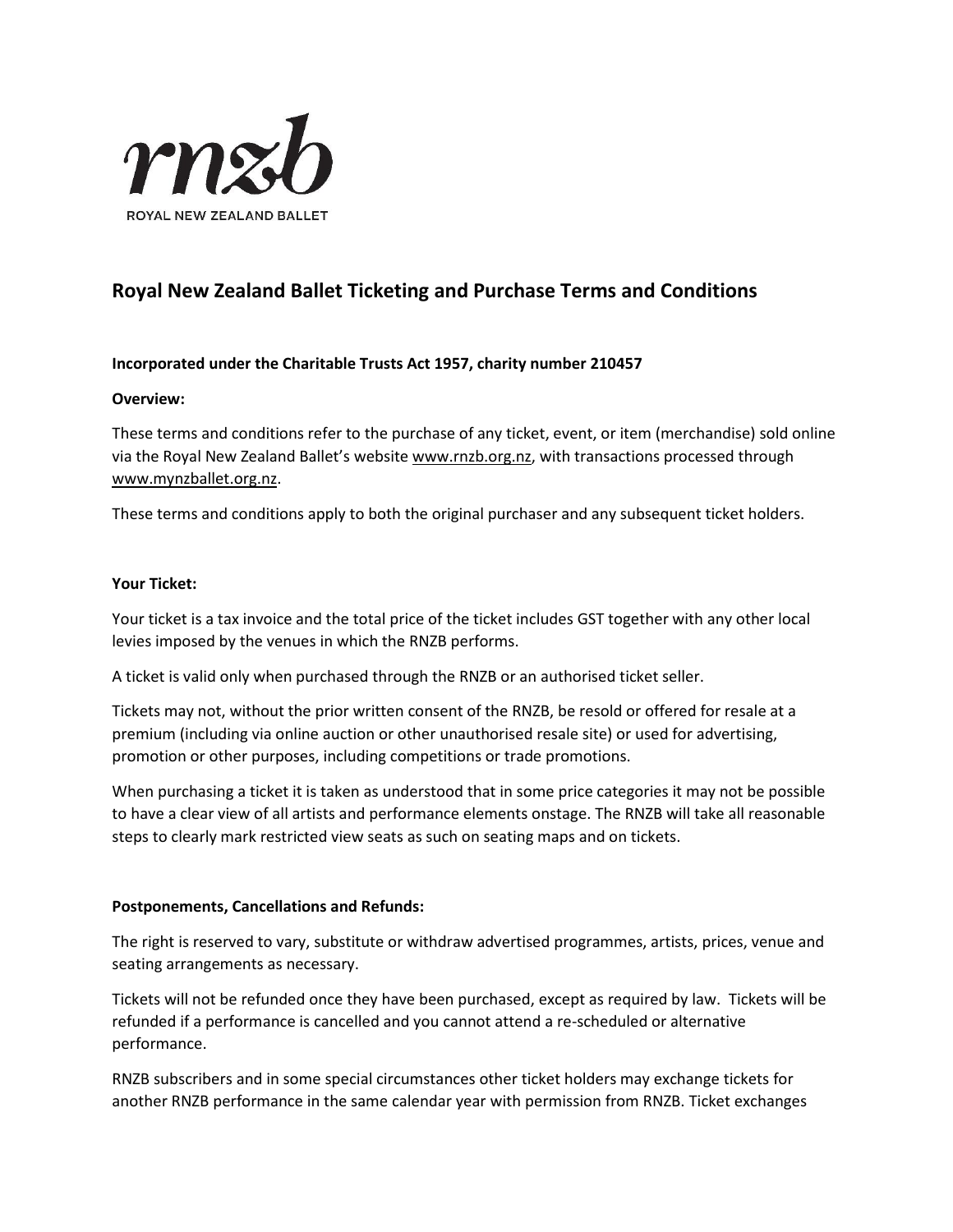must be undertaken before the performance for which the original tickets are held has taken place. Where a ticket is being transferred to a higher priced performance or seating category the ticket purchaser will be required to pay the difference. It is not possible to transfer tickets to following years.

The RNZB is not liable to you for any claims, damages, compensation, losses or expenses as a result of an RNZB performance being cancelled, postponed or changed.

# **Payments:**

Any payments for tickets will be held by the RNZB or an authorised ticket seller as stakeholder (and not beneficially) in a separate bank account until the performance for which tickets were purchased has taken place.

# **Attending an event:**

The RNZB reserves the right to film or broadcast any performance, including in venue foyers and entrances prior to and after performances and during intervals. If you are photographed or filmed whilst attending an RNZB performance, you consent to the RNZB or third parties appointed by the RNZB, filming or photographing you. The RNZB or third parties appointed by the RNZB can broadcast, publish, license and use any photographs, film, recordings and images of you without compensation. The RNZB, the third parties and anyone acquiring from them a right to use the material are not liable to you in any way for its use. The RNZB will take due care in photographing or filming any children attending performances and will wherever practical obtain consent from parents or accompanying adults before photographing or filming children.

Late arrival to the theatre may result in a seating delay until a suitable break in the event occurs, if any.

Each person, including children must have a ticket. Child price tickets are available to those up to and including Year 13 at secondary school. Please see our [policy](http://rnzb.org.nz/wp-content/uploads/2019/03/Babes-in-Arms-and-Children-at-the-ballet.pdf) regarding children and 'babes in arms' at the ballet for additional information. For any tickets purchased online or in person at a discounted price, it will be necessary to provide the relevant ID if requested.

Filming or photography of any kind during performances are strictly prohibited. This is for copyright reasons as well as, in the case of flash photography, to protect the safety of our performers.

Mobile phones and similar equipment must be turned off or switched to silent before entry into the theatre.

Patrons who disrupt a performance, who are using or in possession of a prohibited object, or fail to produce concession ID as appropriate may be asked to leave the venue without refund of ticket purchase.

You acknowledge that you are responsible for your own property while attending a performance. Any items left in the auditorium during an interval, or in a venue cloakroom where one is available, are left at your own risk.